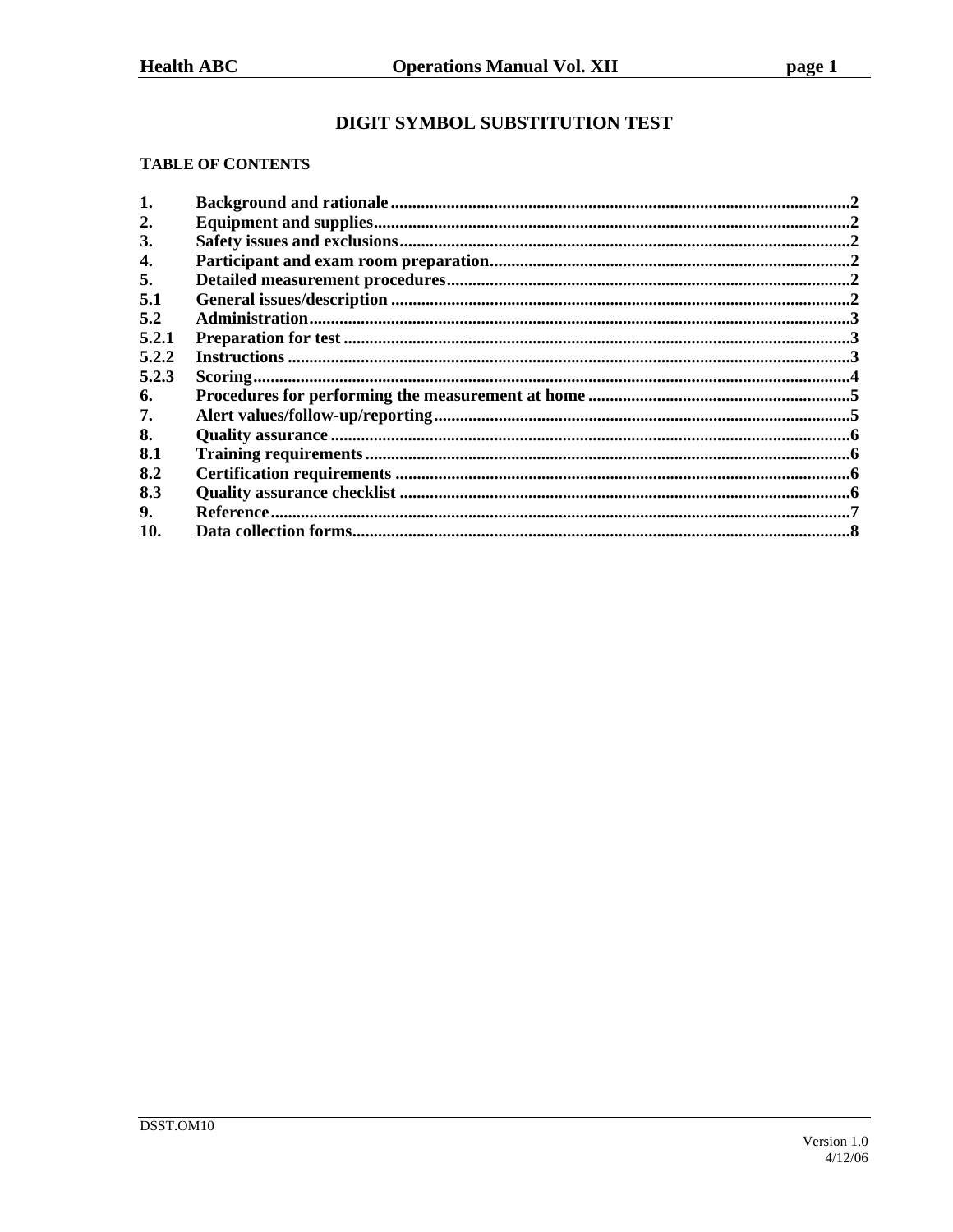# **DIGIT SYMBOL SUBSTITUTION TEST**

# **1. Background and rationale**

The Digit Symbol Substitution Test (DSST) may be a more sensitive measure of dementia than the MMSE. The DSST requires response speed, sustained attention, visual spatial skills and set shifting. It is part of the Wechsler Adult Intelligence Scale, one of the most widely used measures of intelligence. It has been associated with subsequent mortality, independent of comorbidity in the CHS cohort. $<sup>1</sup>$ </sup>

The DSST requires that the participant fill in a series of symbols correctly coded within 90 seconds. In this test the higher the score the better the person's performance.

# **2. Equipment and supplies**

- No. 2 pencils with eraser
- Stop watch
- DSS task sheet
- Scoring template for DSST

# **3. Safety issues and exclusions**

None

# **4. Participant and exam room preparation**

The DSST should be administered in a quiet place with minimal distractions at a desk or table the participant can use to write on. Unless it is policy at the clinic for examiners to never knock or open a closed examination room door, we strongly encourage that a special sign be posted indicating that the DSST is being administered and to please not interrupt the test. If any temporary condition that may detract the participant from their optimal performance cannot be removed, the participant should be moved to another location; if this is not possible, reschedule the exam.

Ask the participant if they are comfortable. Reassure them that this is a routine test of concentration that will be done several times during the course of the study.

# **5. Detailed measurement procedures**

# **5.1 General issues/description**

This is a standard neuropsychological test. The participant completes the task of recording the symbols that correspond to a series of digits. The task is timed. This is a pencil and paper task.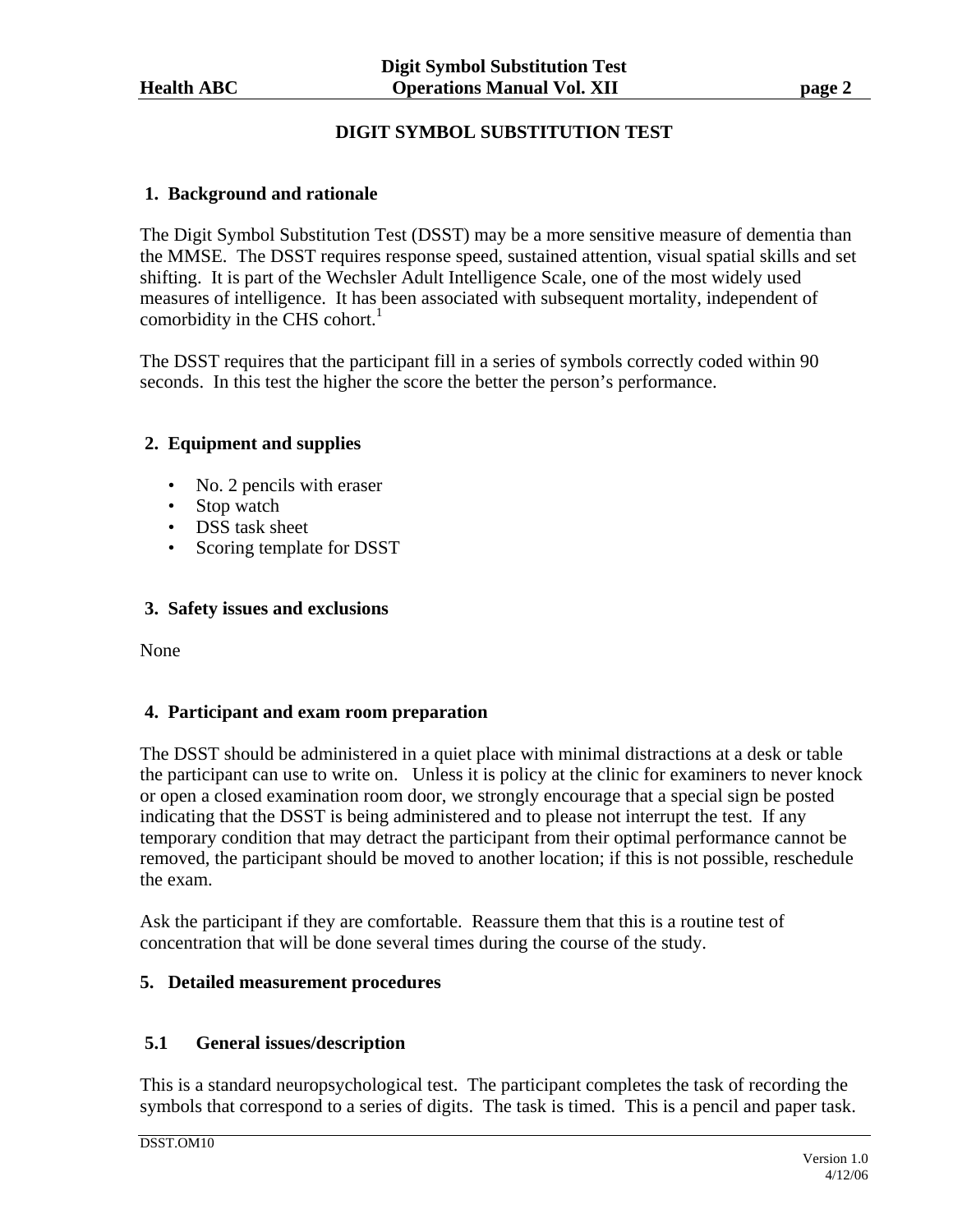The participant practices on a sample, copying the correct symbol given for each number. The participant then is timed on the actual task. The score is the number correct in 90 seconds.

- It is imperative to review the instructions very deliberately and to speak **slowly**, and for those participants who are hard of hearing; **speak low, not loudly**.
- Be certain that participants understand the instructions before proceeding with the test.
- Be certain that participants who wear glasses to read are wearing their glasses.
- Read the standardized script **exactly** as it is written.
- Do not offer encouraging words or in any way distract the participant, unless they actually stop and need to be encouraged to continue.

# **5.2 Administration**

# **5.2.1 Preparation for test**

Determine if participant wears glasses for reading.

Script: "Do you usually wear glasses to read?"

If the answer is yes, ask the participant to put on their glasses.

Script: "Please put on your glasses."

# **5.2.2 Instructions**

1) Place the task sheet (page 61 in the Year 10 Clinic Visit Workbook) before the participant and point to the task.

Script: "Look at these boxes across the top of the page. On the top of each box is a number from one through nine. On the bottom part of each box there is a symbol. Each symbol is paired with a number."

Point to the four rows of boxes.

Script: "Down here are boxes with numbers on the top, but the bottom part is blank. What I want you to do is to put the correct symbol in each box like this."

Fill in the first three sample boxes.

Script: "Now I want you to fill in all boxes up to this line."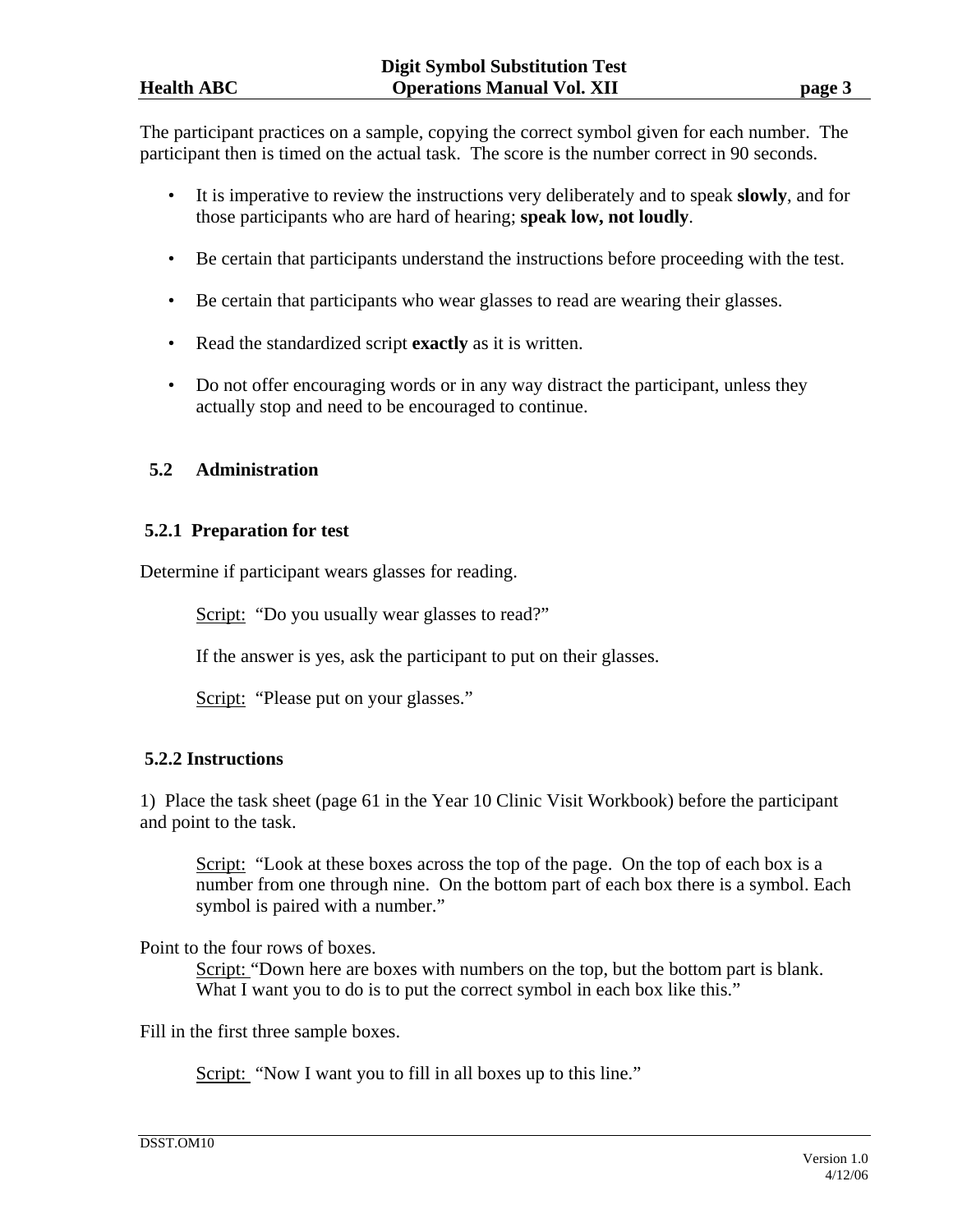Point to the line separating the samples from the test proper.

- 2) Let the participant attempt the sample.
	- If the participant has difficulty completing the ten sample items or does not understand the task, help them complete the sample items.

 If the participant still has difficulty or does not understand the task, discontinue the task, and indicate on the form that the participant was unable to complete the sample.

• Give participants with physical limitations (e.g., arthritis or visual limitations) an opportunity to complete the sample.

If a visually or physically impaired participant cannot complete the sample:

- Check "unable to test" on the form.
- Do not record scores

3) After the demonstration and practice is complete, point to the first box following the sample items and say:

Script: "When I tell you to begin, start here and fill in the boxes in these four rows. Do them in order and don't skip any. Please try to work as quickly as possible. Let's begin."

4) If the participant stops filling in the boxes before the 90 seconds have passed, give them standard encouragement.

Script: "Can you go further?"

- 5) If the participant begins to erase filled boxes, tell the participant not to waste time erasing.
- 6) Stop the participant after 90 seconds. (Note: do not tell them what the time limit is) Say:

Script: "That's good. That completes this set of tasks."

#### **5.2.3 Scoring**

- 1) Indicate whether or not the participant completed the sample (on page 60 in the Year 10 Clinic Visit Workbook).
	- If they were not able to complete the sample (not due to a physical limitation, such as poor vision), check off "unable to complete sample," and record "00" for "number completed" and "00" for "number incorrect."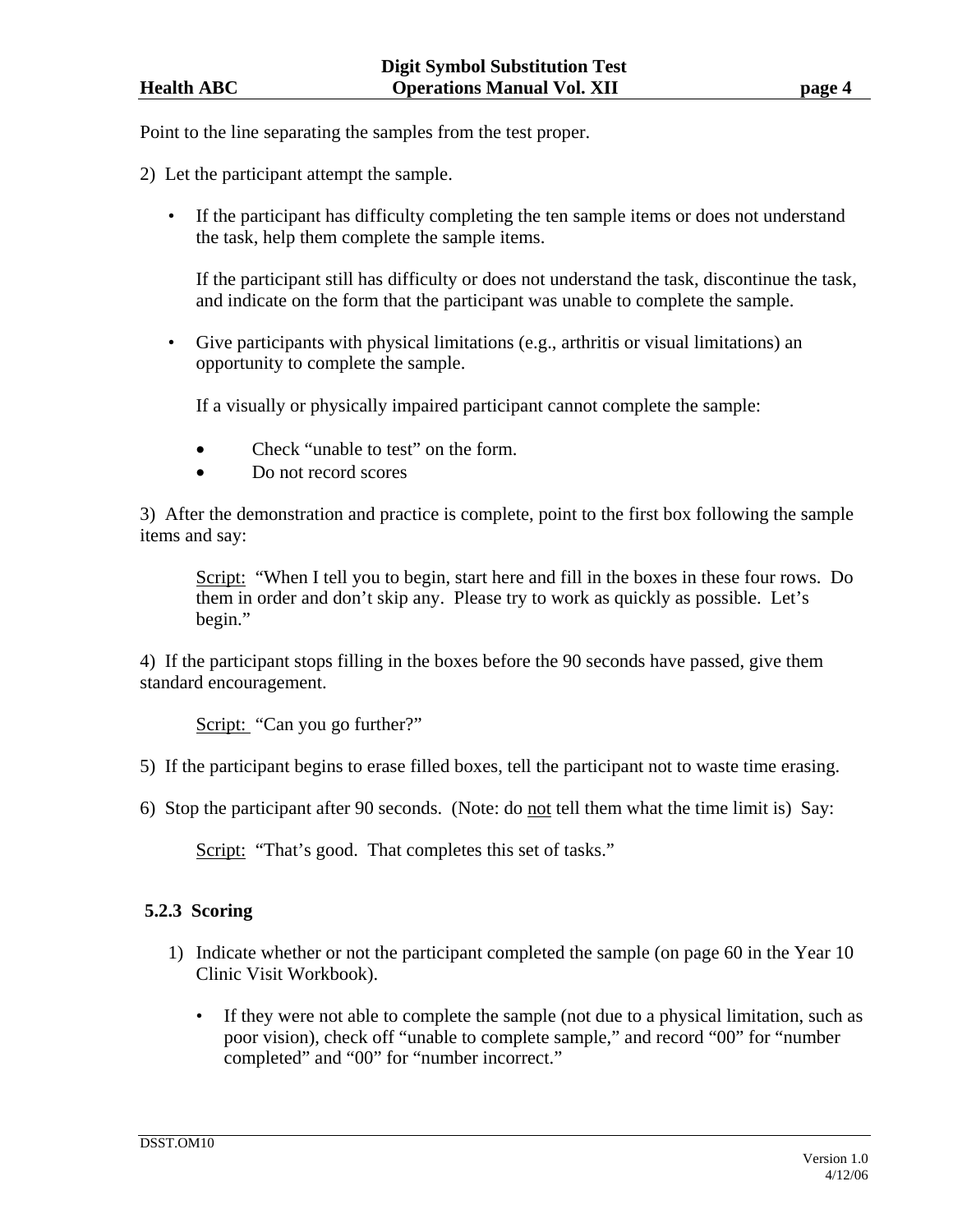- If they refused to complete the sample, check off "refused," and do not attempt or score the test.
- If they are unable to complete the sample due to a physical limitation such as poor vision, do not attempt or score the test.
- 2) If they completed the sample, check "sample completed," and go on to the timed test.
- 3) For purposes of the Health ABC DSST Form, when it is known that a participant is dyslexic and will therefore draw some types of symbols backward, those symbols which are drawn exactly backward are scored as being correct.
- 4) Single blank spaces between two completed items are not considered incorrectly coded symbols.
- 5) Two or more blanks which occur consecutively signal the end of the task. Symbols coded after two or more blanks are not included in totals recorded.
- 6) Enter the number completed.
- 7) Enter the number of symbols incorrectly coded.
- 8) One blank space does not count as completed or as incorrect.
- 9) Additional Scoring Notes
	- An "A" is <u>not</u> acceptable for the carat " $\sim$ " sign (symbol for number 7).
	- A "U" with a tail is acceptable for the "U" symbol (symbol for number 5).
	- A flat-bottomed "U" is also acceptable for the round-bottomed "U" (symbol for number 5).

#### **6. Procedures for performing the measurement at home**

No modifications required.

# **7. Alert values/follow-up/reporting**

When testing is completed, thank the participant without offering specific feedback on their performance.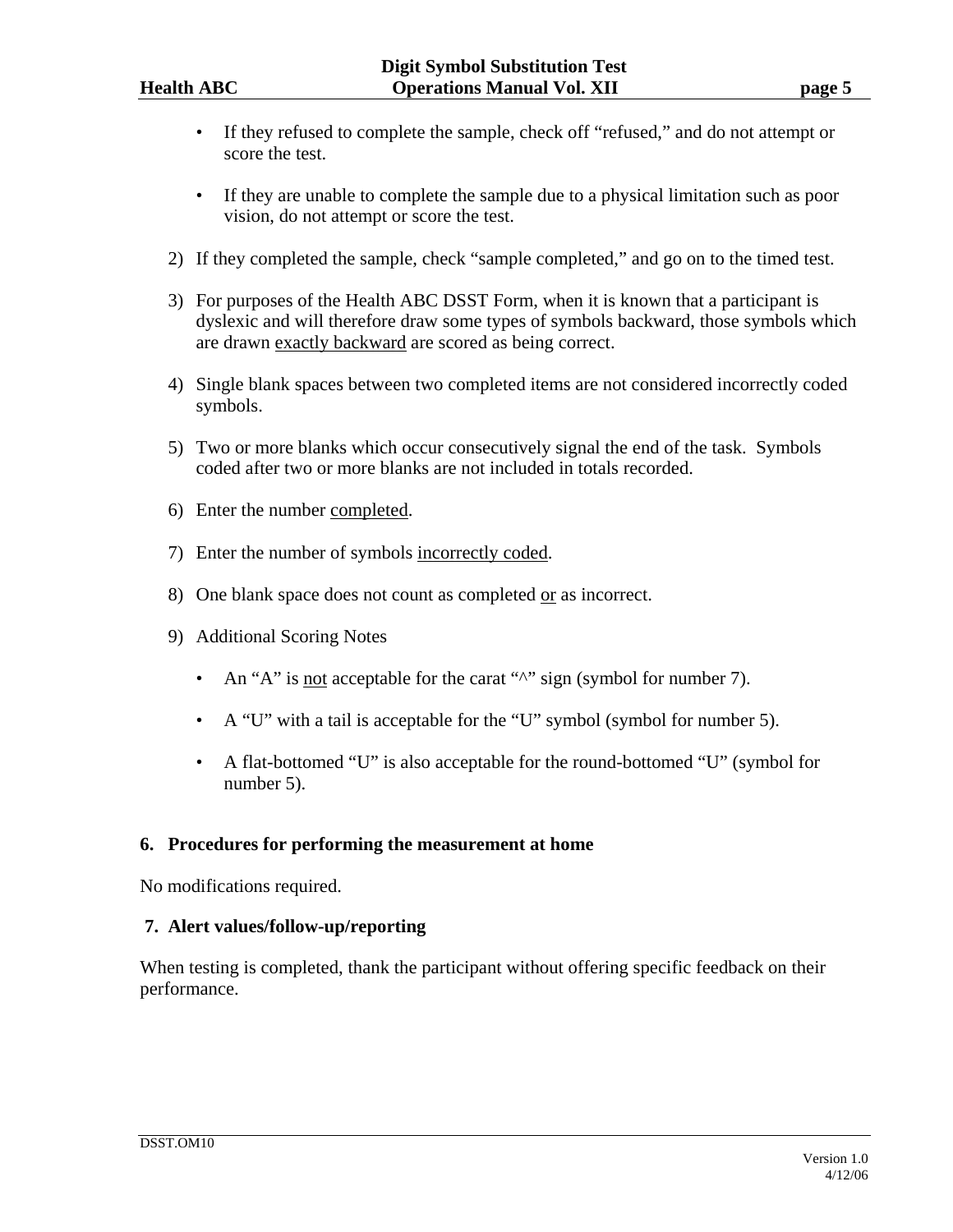### **8. Quality assurance**

### **8.1 Training requirements**

The examiner requires no special qualifications or prior experience for performing this assessment. Training should include:

- Read and study manual
- Attend Health ABC training session on techniques (or observe administration by experienced examiner)
- Practice on volunteers
- Discuss problems and questions with local expert or QC officer

### **8.2 Certification requirements**

- Complete training requirements
- Conducts exam on two participants while being observed by QC officer
	- − According to protocol, as demonstrated by completed QC checklist
- Correctly scores sample forms

#### **8.3 Quality assurance checklist**

- $\Box$  Exam performed in quiet, private area without interruptions
- $\Box$  Participant asked if they wear glasses to read

Explanation of test:

- $\Box$  instructions given clearly, concisely and slowly
- $\Box$  participant asked if they understand testing procedure

Test demonstration and practice:

- $\Box$  script read exactly as written (no omission, deletions or substitutions) subtle changes allowed only if instructions need to be repeated.
- $\Box$  demonstrated in first 3 sample boxes
- $\Box$  participant completes 10 sample items proper aid is given if participant has difficulty completing items.
- $\Box$  proper coding of answers for difficulty in completing or visual impairment

Test administration:

- $\Box$  script read exactly as written
- $\Box$  participant instructed to begin and asked to stop after 90 seconds
- $\square$  scores are coded properly (# completed, # incorrect); symbols not counted after two blanks.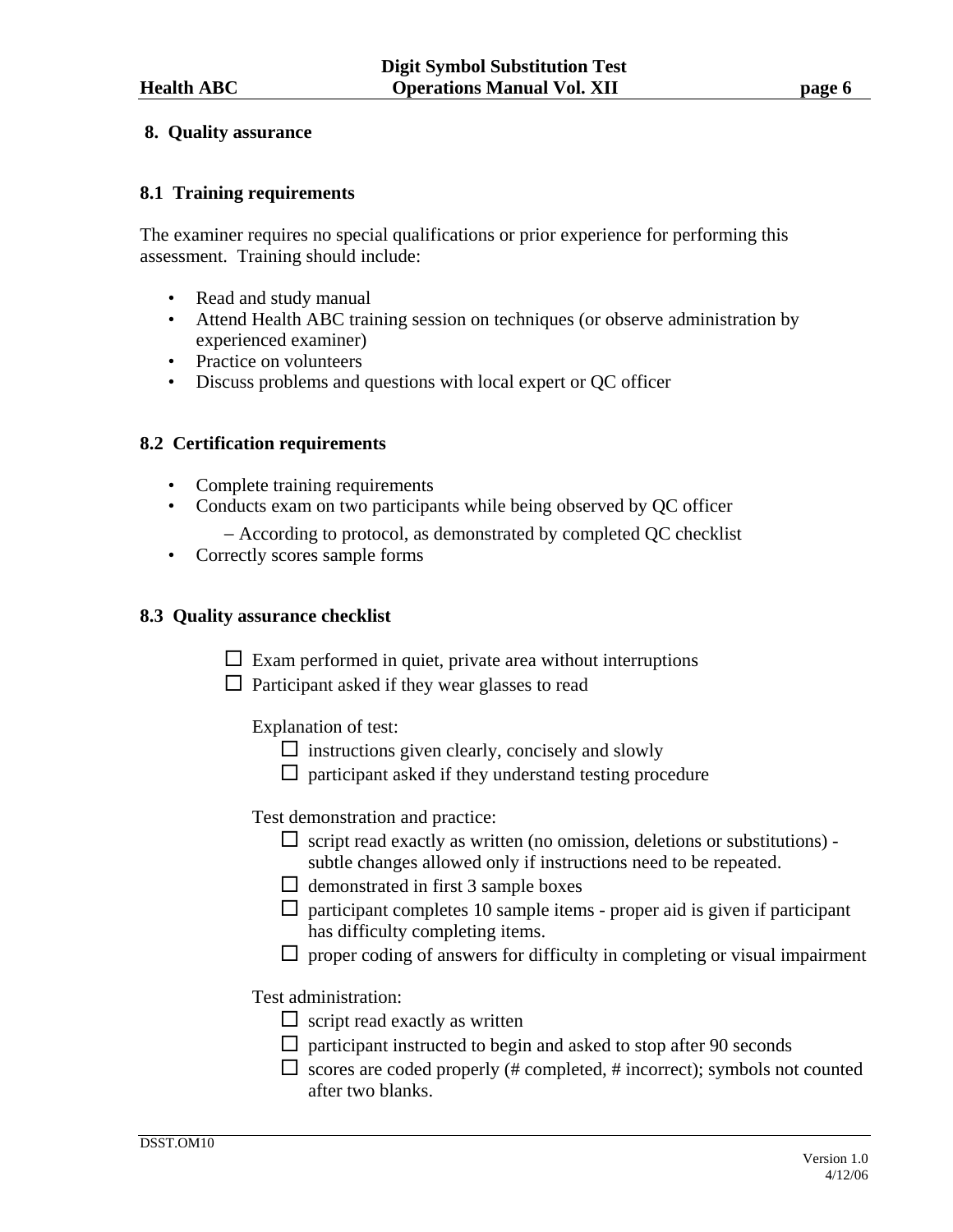$\square$  Reviews form for completeness

 $\Box$  Correctly completes form

# **9. Reference**

1. Fried LP, Kronmal RA, Newman AB, et al: Risk factors for 5-year mortality in older adults: the Cardiovascular Health Study. JAMA 1998 Feb 25;279(8): 585-592.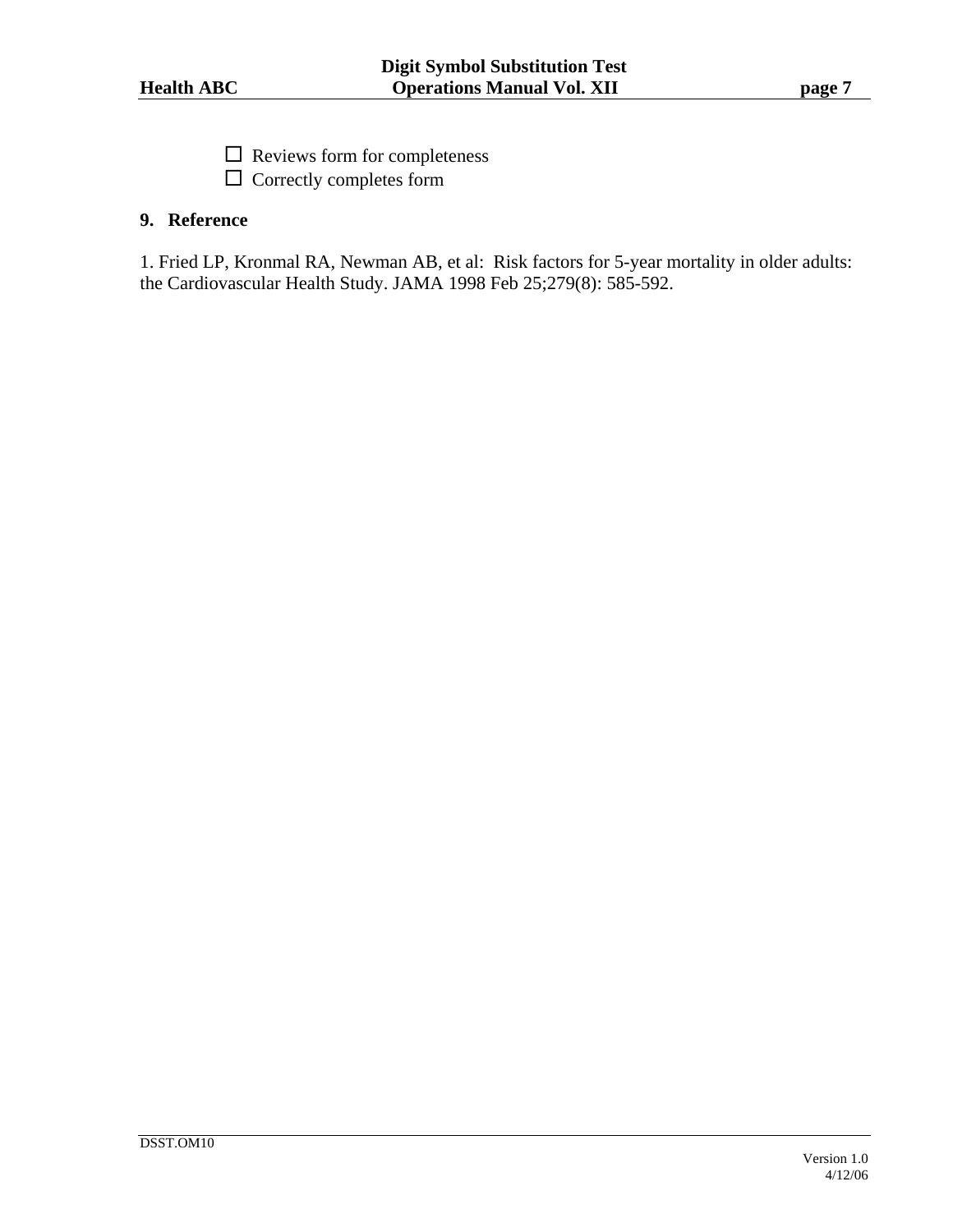I

#### **10. Data collection forms**

| Health | HABC Enrollment ID # | Acrostic | Type of Annual Contact   Staff ID# |  |
|--------|----------------------|----------|------------------------------------|--|
|        |                      |          | O Year 8 $\bullet$ Year 10         |  |

## **DIGIT SYMBOL SUBSTITUTION TEST**

1. Place the task sheet before the participant and point to the task.

Script: "Look at these boxes across the top of the page. On the top of each box is a number from one through nine. On the bottom part of each box there is a symbol. Each symbol is paired with a number."

2. Point to the four rows of boxes.

Script: "Down here are boxes with numbers on the top, but the bottom part is blank. What I want you to do is to put the correct symbol in each box like this."

3. Fill in the first three sample boxes.

Script: "Now I want you to fill in all boxes up to this line."

4. Point to the line separating the samples from the test proper.

| 5. | Q Sample completed<br>Go on to timed test.                                                                                                                                                                                              | Q Unable to complete sample<br>Do NOT go on to timed test.<br>Write in "00" below for<br>Number Completed and "00"<br>for Number Incorrect. | O Refused<br>Do NOT go on to timed test.<br>Do not score. | O Unable to test<br>(arthritis, poor<br>vision, etc.) |  |  |  |  |
|----|-----------------------------------------------------------------------------------------------------------------------------------------------------------------------------------------------------------------------------------------|---------------------------------------------------------------------------------------------------------------------------------------------|-----------------------------------------------------------|-------------------------------------------------------|--|--|--|--|
|    | Script: "When I tell you to begin, start here and fill in the boxes in these four rows. Do them<br>in order and don't skip any. Please try to work as quickly as possible. Let's begin."<br>Stop the participant after 90 seconds. Say: |                                                                                                                                             |                                                           |                                                       |  |  |  |  |
|    | Script: "That's good. That completes this set of tasks."<br>Score: (Examiner Note: Use card #14 to score test.<br>DO NOT COUNT ANY SYMBOLS AFTER TWO BLANKS IN A ROW).                                                                  |                                                                                                                                             |                                                           |                                                       |  |  |  |  |
|    | Number Completed:                                                                                                                                                                                                                       | Number Incorrect:                                                                                                                           |                                                           |                                                       |  |  |  |  |

 $\textcolor{blue}{\star}$  Page 60 $\textcolor{blue}{\star}$